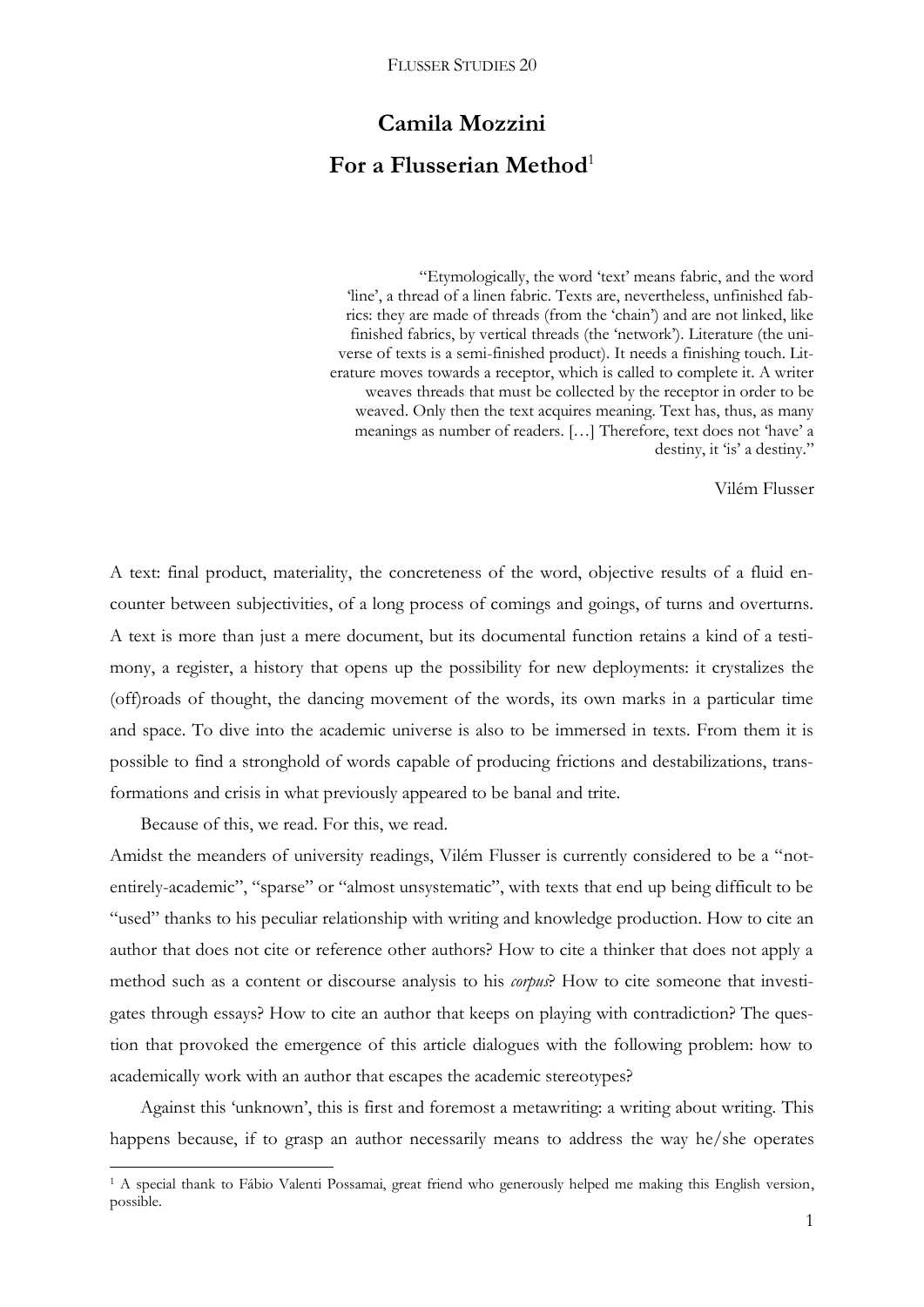his/her thought process, the documental character of the writing emerges like a fundamental testimony that helps us traverse the paths leading to the singularity of thinking. Is to this end that Flusser's writings will be here combed: paying attention to the subtleties, caring for the ruptures, looking for detours. A search that aims to see in the form of his writings the paths to which he conducts his intellectual journey as a course of experiences.

After years under the label of a "marginal" thinker, the impact of his words repositions Flusser in spheres of knowledge, which, much as Communication, find themselves obligated to deal with texts that internally implode the formal logic of what traditionally is understood as an academic text. However, if we consider method not as an external instance or a series of rigid stages that are 'applied' to the analysis of the *corpus*, but as a process, a walk that does not have a predetermined route since it is made during the very act of walking (Morin, 2005), could we find in this apparent "asystematization", so characteristic of Flusser, a method?

\*\*\*

What could have been the tragic moment in which, with a gesture, humans saw themselves as a difference? The first animal leather converted into shelter for the skin? The first chipped stone? No longer a tree, an animal, a handful of sand, a breath of wind… but a human. A being capable of manipulating nature and his/her surroundings through gestures. A being with the ability to conjecture the present and modify the real. By tasting the forbidden fruit from the tree of knowledge meant that the Garden of Eden was gone, the paradise, the magic of being one and interconnected to the universe was lost. Only from this founding separation the "human" was able to emerge as a category of thought. Only in this broken condition knowledge became possible. Knowledge that, in the endless comings and goings of history, was legitimated through a word called "science". To produce science implies perceiving the world, all the time, as a concept susceptible to abstr The moment Descartes (1979) launches his *Discourse on the method* signals, not as origin, but as a historic rupture, the emergence of the methodological question as a problematizing question pertaining to the so-called "humanities sciences". Unhappy with the lack of rational foundation of the humanities and with the non-application of mathematical knowledge to real life problems, he searched for the truth of the concepts via physical and mathematical demonstrations – considered by him as the only indubitable truths. Updating the Pythagorean ideal of submitting the universe to numbers, Descartes postulated as methodological precept that only what is evident (clear and distinct) can be considered as true.

It is thanks to this philosophical-mathematical conundrum that disputes between hard sciences and the humanities keep on happening until today: how can one prove mathematically us-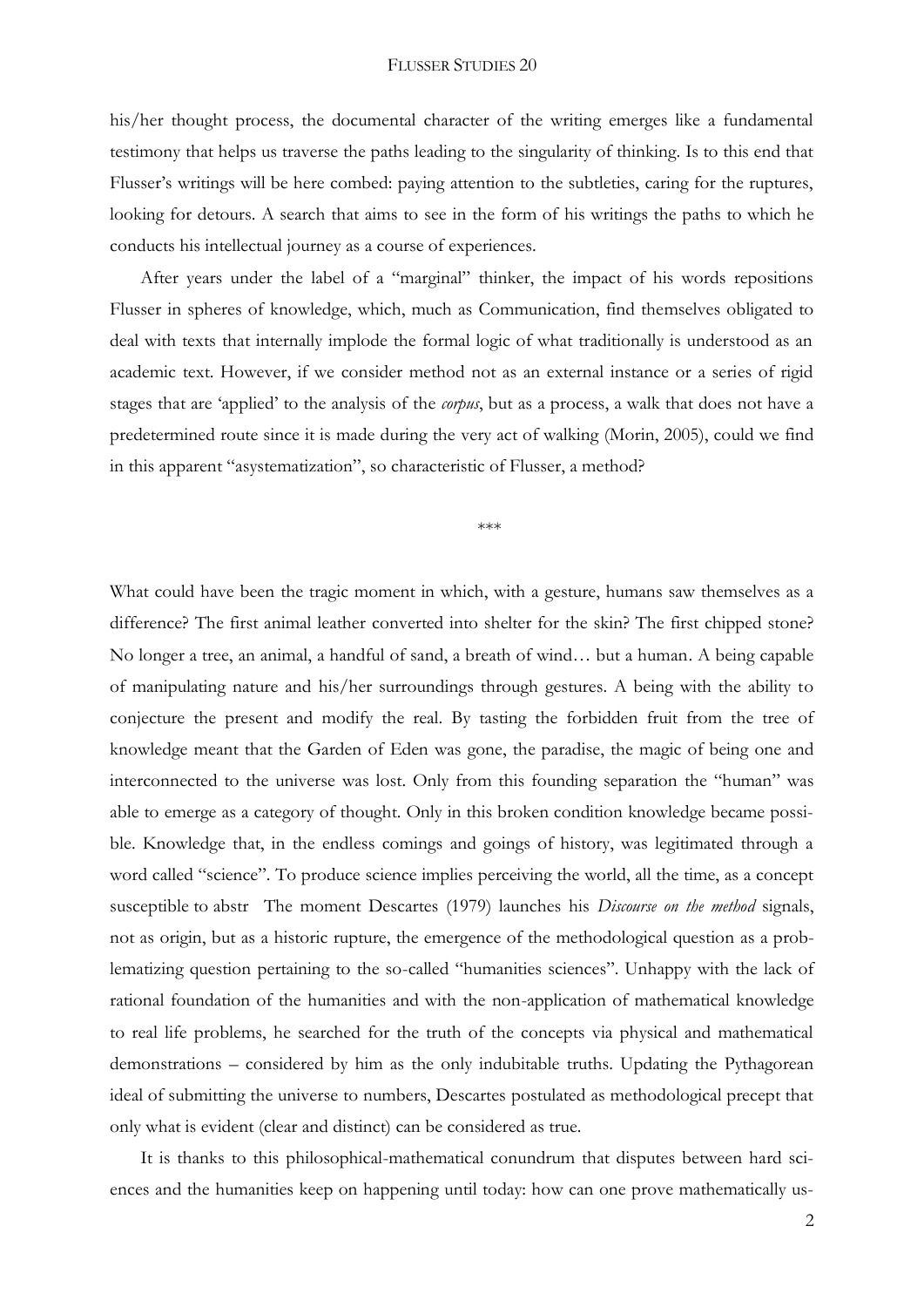ing variables that are non-measurable? How to produce clear and distinct evidence from subjective knowledge? And such disputes had long-lasting effects on the present: oftentimes, a good method is the one capable of proving the reality of what we are trying to prove in an impartial and impersonal way, without the "distraction of the senses", which Descartes viewed almost as a curse. For Feyerabend (2007), the idea of a method comprised of solid, immutable, and mandatory principles used to conduct scientific research gets a little bit tricky, to say the least, when we are confronted with a historic research. This happens because there is no rule, even if plausible and epistemologically solid, that cannot be violated at some point: "it is evident that such violations are not accidental events, are not the result of insufficient knowledge or of some lack of attention that could have being avoided. On the contrary, we see that they are necessary for progress to take place" (Feyerabend 2007: 37).

As Michel Foucault (2010a; 2010b) pointed out throughout his life and work, knowledge not only *tells about* a particular theme but, more importantly, *produces* the real as it actualizes itself in the present: asylums were only possible because we formulated the category of "insane" as an abnormal; there are platforms to measure academic productivity only because an objective conception of the method as truth still predominates in our society. In this scenario, how do authors like Flusser, who were immersed in a peculiar existential condition and who were able to glimpse a different way of producing knowledge and, therefore, a different method, stand? Breaking away from patterns and molds that used to circumscribe, and still do, academic knowledge, Flusser invites the reader to a different gaze, to a different reading experience that, away from the threads of what has already been weaved, produces knowledge that invents itself in the act of writing. Each phrase creates the space for the following one. Each phrase is a new limit that, in order to be surpassed, dives into the abyss of *poiesis*, which is capable of transforming perceptions and affections into language. In Flusser, we have the experience of accompanying his thought "thinking," his writing "writing" itself.

Writing-action, thought-movement. Not quite academic? If we start from hegemonically established criteria, absolutely. However, if we understand method as a process, a walk that is made during the act of walking, there is in Flusser a passionate methodological singularity that works as an invitation – and this will be addressed in the present article. After a semester of studies in a doctorate discipline dedicated exclusively to Flusserian texts<sup>2</sup>, after six months experiencing this form of writing that becomes writing-experience, a few elements were observed as characteristic of Flusser's path. Living up to his ambiguous and distinctive mysticism, we will list three proce-

 $\overline{a}$ 

<sup>2</sup> Said discipline, called "Vilém Flusser, Explorer of Abysses: Communication, Identity, and Culture in a Brazilian Prophet" was taught in January 2014, in the Communication Department (Graduate Program), at Universidade do Estado do Rio de Janeiro (UERJ), by Dr. Erick Felinto, a researcher who is currently focusing his work on Flusser's thought.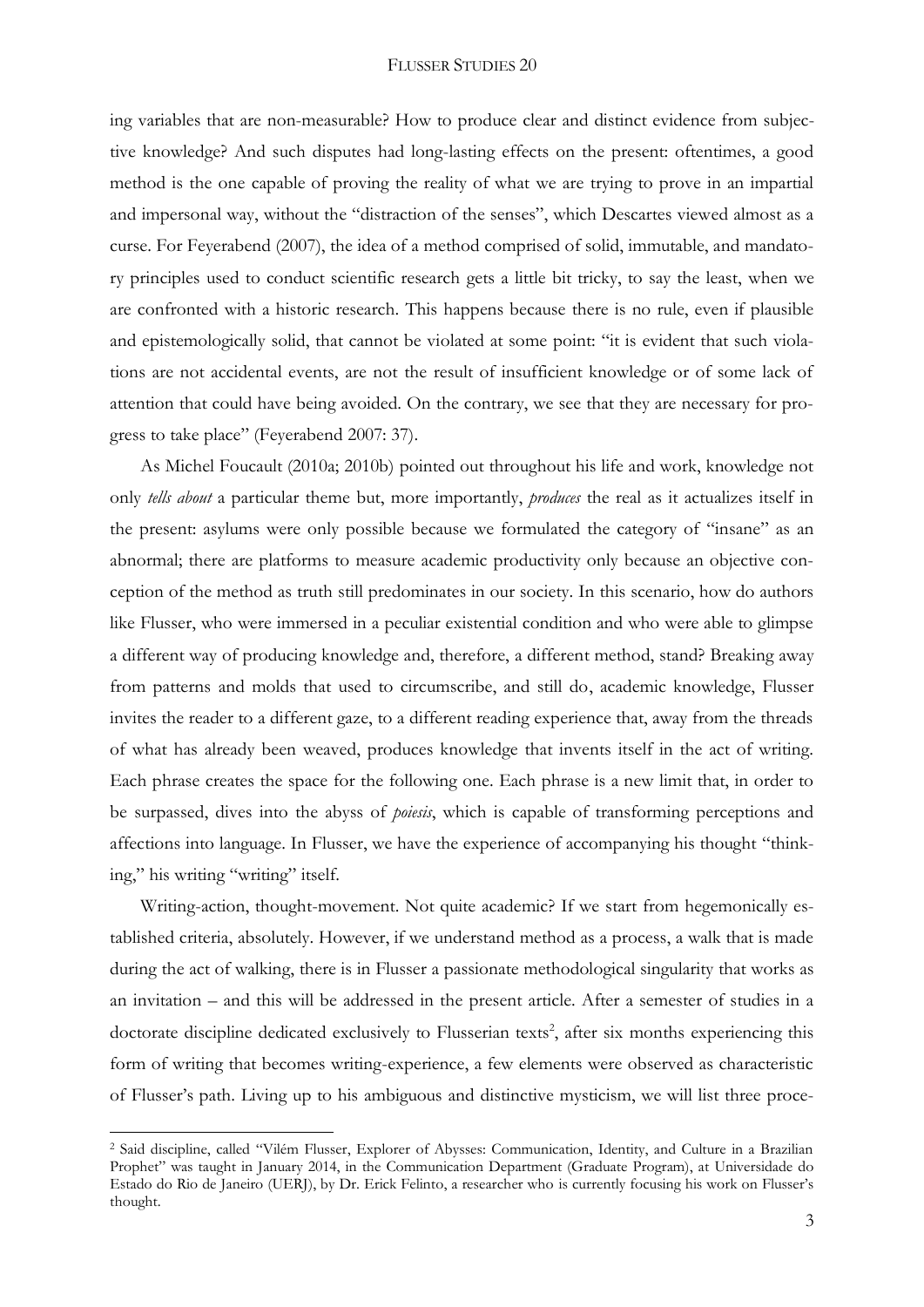dures, a kind of 'methodological trinity' that, in its weak academicism, constitutes an exciting path to be investigated. Letting itself be inspired by the Herculean task from the authors of *Pistas do método da cartografia* (2010), who tried to systematize the so-called "non-systematic" cartographic method, the present article will embark on a journey, perhaps suicidal, of accompanying and panning, in the texts written by Flusser, his process of writing-thought as a method.

# **Let's cut to the chase?**

 $\overline{a}$ 

To begin a text is always a challenge. The task of writing implies an inescapable act of addressing, of creating a public, whether it be real or imagined. It is necessary to seize the reader's attention: in journalism, there are the famous models of *lead* (What? Where? When? How? And Why?) and the inverted pyramid (to start the news from the most to the least important). Academic texts, in general, do not have the same pressure to capture the public's attention that journalism has: the academic public is more restrict and specific, less ample and generalizable. Usually, an academic text can afford to be a 'boring text' or 'little attractive'. In general, its reading is previously interested, meaning that the reader searches this or that article because this or that theme relates to his/her interests, because it dialogues (in)directly with his/her research subject. This preponderance of the content over the form creates a scenario in which creativity is not always a recurring attribute to academic writing: if to begin a text implies in the introduction of a context, many authors tend to limit this introduction to a standard procedure, to a formality that aims to place and identify other authors who are talking about the theme that will be developed throughout the text. To cite and to reference is necessary. But and in Flusser, how does this beginning work?

> "Humanity prepares itself to abandon Earth and to wander through space."

> > (Flusser 2012). 3

"The problem is clear, inescapable and this: philosophy could be, or not, in crisis pertaining to the message, but it is indubitably in crisis pertaining to the mediums it employs to communicate its message."

(Flusser 1976).

"To be able to work, it is necessary to suppose that the world is not how it should be, and that it is possible to change it."

<sup>&</sup>lt;sup>3</sup> Excerpts with less than three lines will be put in italic and separated from the body of the text because, more than citations, they work as a way to highlight, make more visible, and list the writing procedures that can be found in Flusser's thought.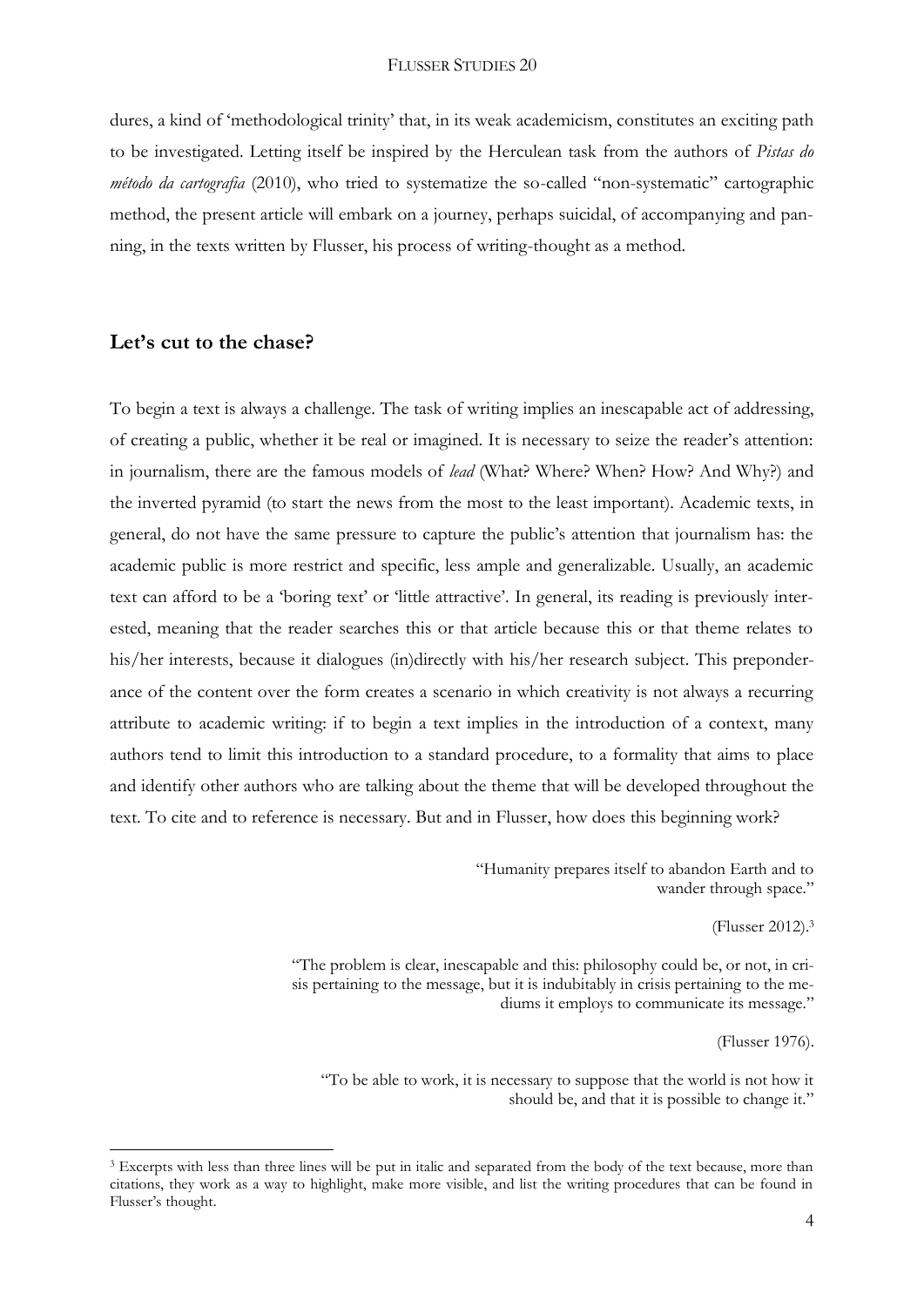(Flusser s/d).

These are the first three phrases taken out from the texts *Seres de outro mundo*, *Como filosofar em cultura de massa* and *No além das máquinas.* Three phrases that, right off the bat, launch the problem to be studied with all its metabolized hypothesis. There are no authors to cite. There are no books to reference. What would be paragraphs of introduction and contextualization in a traditional academic text, occupies the space of a few words. Sincere. Short. Direct. There is in Flusser a kind of *affirmative writing* that relies on the impact of clarity to create its own steps: contrary to being unpretentious, these phrases have several layers of implications. The first would be to dialogue with the readers in order to seize their attention. In many texts, Flusser (1998; 2010) reiterates the importance of the multiplicity of the modes of reading to the completeness of the text. In this relationship with the reader, and beyond "catchphrases", the author creates sentences *with*  effect using this reference to a *radical synthesis*: the resonance of his affirmations provoke and challenge thought as if every word was a stone and each stone contained in itself the weight of a ton. It is not easy to assimilate the weight of his statements and the several implications that they bring to our mind. Flusser "cracks everything open". At a first glance, readers familiarize themselves with this language that, being so direct, creates an intimacy, an ambiance propitious to the necessary openness required if we want to dive into the text. Moreover, Flusser becomes closer and closer, he is near and, all of sudden, strikes without warning.

Another layer of implication of this peculiar *affirmative writing* is that there are already indications of elements that, in academic terms, we would call research question, method, and development. In the case of the three above-mentioned phrases, the research questions are explicit: the meaning of human life, in the first one; communication mediums, in the second one; and, finally, work. There is no such thing as a "runaround". Would there be a hastiness with the words so that the ideas do not escape? Or would it be not a hastiness, but a conciseness that expresses a particular relation with time and space? If the second option were plausible, from it we could infer that the dimensions of the page's space and the time reserved for its reading are rare resources, preciosities that are the result of working hard with the words (Flusser 2010). It is from this first phrase, this first paragraph that emerges as a rarity, as a non-banality, that the author will create the threads that will weave the paths of the text: the entire writing will exist as a *deployment*. A function of those first words that, in the case of the third citation, would be "work", "is", "should be" and "change".

> "[...] Such presuppositions are problems: ontology deals with the problem of how the world is, deontology deals with the problem of how the world should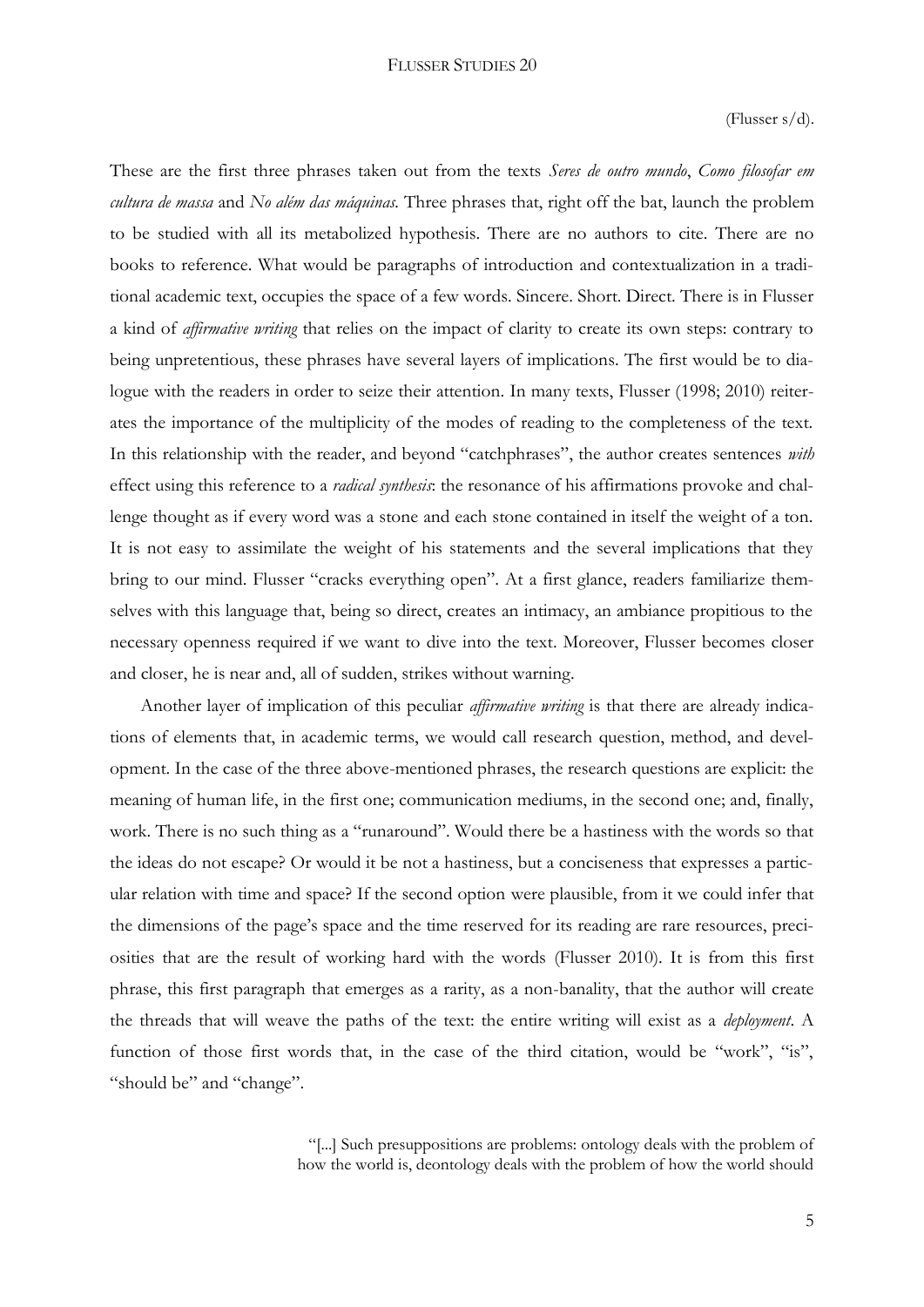be, and technique deals with how the world can be changed. The problems are intertwined."

(Flusser s/d).

Thus, the strokes that outline the writing as a gesture are already set: just like a knitting process, Flusser weaves and inter-weaves a method that plays and, at the same time, challenges the word. It plays because it dances with the phonemes in a short and dry pace, but without losing its poetry and preciseness. It challenges because it is in the abyss of the sentences that the conditions for the emergence of new sentences appear. The word, as said before, is a limit – the proper fuel for those who need to skirt the emptiness necessary for creation. An *economy of the word* is converted into method: a game that, at all costs, aims to say the maximum using the minimum, the more using the less, poetry with synthesis. It is via this logic that goes "straight to the point" that, from the first phrase or, at least, from the first paragraph, the text develops and unwinds itself as an impactful and non-choreographed dance. A dance that slides and jumps, bends and stretches, shrinks and extends, falls and gets up simply by following the previous movement. There is an argumentative goal. Flusser knows where he wants to get. However, the way in which this crossing will be made is unpredictable since it tacks itself in the very act of materializing the thought in the linearity of writing. Flusser's writing does not begin with long and prolix introductions. From the beginning, it clearly stresses the anchor points that will serve as dance moves in this seducing game of writing. A writing that grows and balances itself with a rhythm at the same time vile and synchronized – and that conquers those who open themselves to the experience of reading.

# **Dissolving dichotomies in paradoxes**

After a rumbling start, that plays, challenges and exposes the threads of what expects us, Flusser's writing seems to stop before a gorge, a giant abyss with two rims. Two sides in opposition, in collapse, locked in a battle. Two sides that emerge in the text because they constitute Flusser's thought: an author who positions himself *between* existentialism and cybernetics, *between* center and periphery, *between* languages. Irreconcilable oppositions? Life *in between*. Thought *in between*. Even before the cautions, uncertainties, and difficulties of mixing life and work, even knowing that many times our thoughts escape the life that possesses us, there is no way to explain in details this second methodological step of Flusser's writing without mentioning the dichotomies that created it.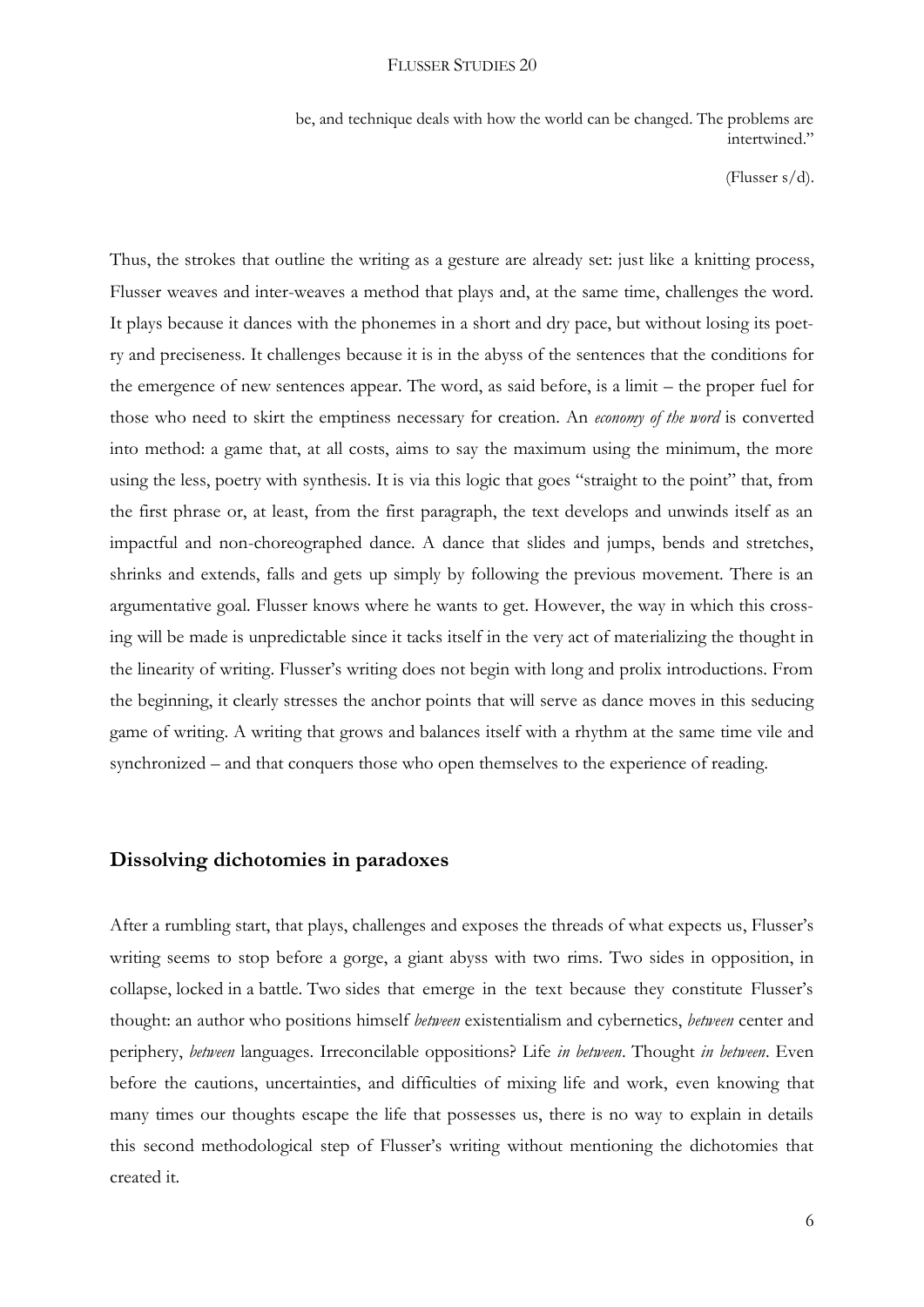Jew. Born in 1920 in Prague. Bachelor in Philosophy. Socialist militant during his youth. Rushed to Brazil due to the ascension of the Nazi regime in Europe. Intoxicated by Heidegger, Nietzsche, Kafka, Rilke, Wittgenstein, and Wiener. Fluent in German, French, English, Czech, and Portuguese. Life and work that weave and transfix each other just like in the Greek myth of Scylla and Charybdis, two sea monsters that dwelled the Messina Strait. Located between Sicily and Calabria, in Italy, the dangerous strait is inhabited by Scylla on one side, and by Charybdis on the other. On one margin there is Scylla and the constant danger of being eaten alive at the very moment in which she extends, with fury, her long arms towards the intrepid sailorman who happens to be passing there. Her ire and strength come from the solid volume of rock on which she rests. Scylla is dense, heavy, kills with ravenous and bloody violence. On the other side of the passage is Charybdis. Thirsty, she needs to drink water from the ocean in hopes of quenching her immense thirstiness for a long lost purity. Whoever approaches her will be swallowed by a melancholic maelstrom that sucks everything in and pulls you into the depths of the ocean. Her strength is the strength coming from the invisibility of the air, which moves, crosses, and conducts the marine currents. There is no way of running or escaping from what is there: to be "between Scylla and Charybdis" is to be between two dangers. To move away from one is to become closer to the other. To cross this fearsome strait is not only inevitable, it is also the very journey of living. This is the challenge Flusser has to face in his writing: a crossing that at every turn puts into play the dangers of dualities.

In this sense, Flusser's life and the way life has conducted him *between* places, *between*  (dis)beliefs, *between* thinkers and *between* languages are materialized in his writing of the thought: his texts work as *creators of dichotomies*. Dichotomies *between* nature and culture, *between* human and non-human, *between* mass culture and telematics society, *between* technique as art and technique as calculus. His solid Marxist base brings to the text a dialectic that at every turn operates in the construction of the argument, using antithesis as a strategic tool for writing. But what does constitute an antithesis and how it is frequently utilized? An antithesis is an approximation of contrary directions, in opposition. In Hegelian dialectics, for instance, an antithesis would be the contraposition to an initial thesis that would result, from the clash between them, in the construction of an original synthesis presented to the thought. But beyond guiding the logical and philosophical reasoning, an antithesis could also represent a figure of speech from the comparison between two contrary concepts in one expression, creating thus a third.

Comparing the paths of Fuorn Pass, which unite Engadin Valley with the network of Alto-Adige valleys at the encounter between the borders of Italy, Austria, and Switzerland, and the menhirs of Carnac, in Britain, the text *Natural:mente* (2011), if we pay attention to its title, already indicates that it will put into play elements that, at a first glance, are positioned as contradictories:

7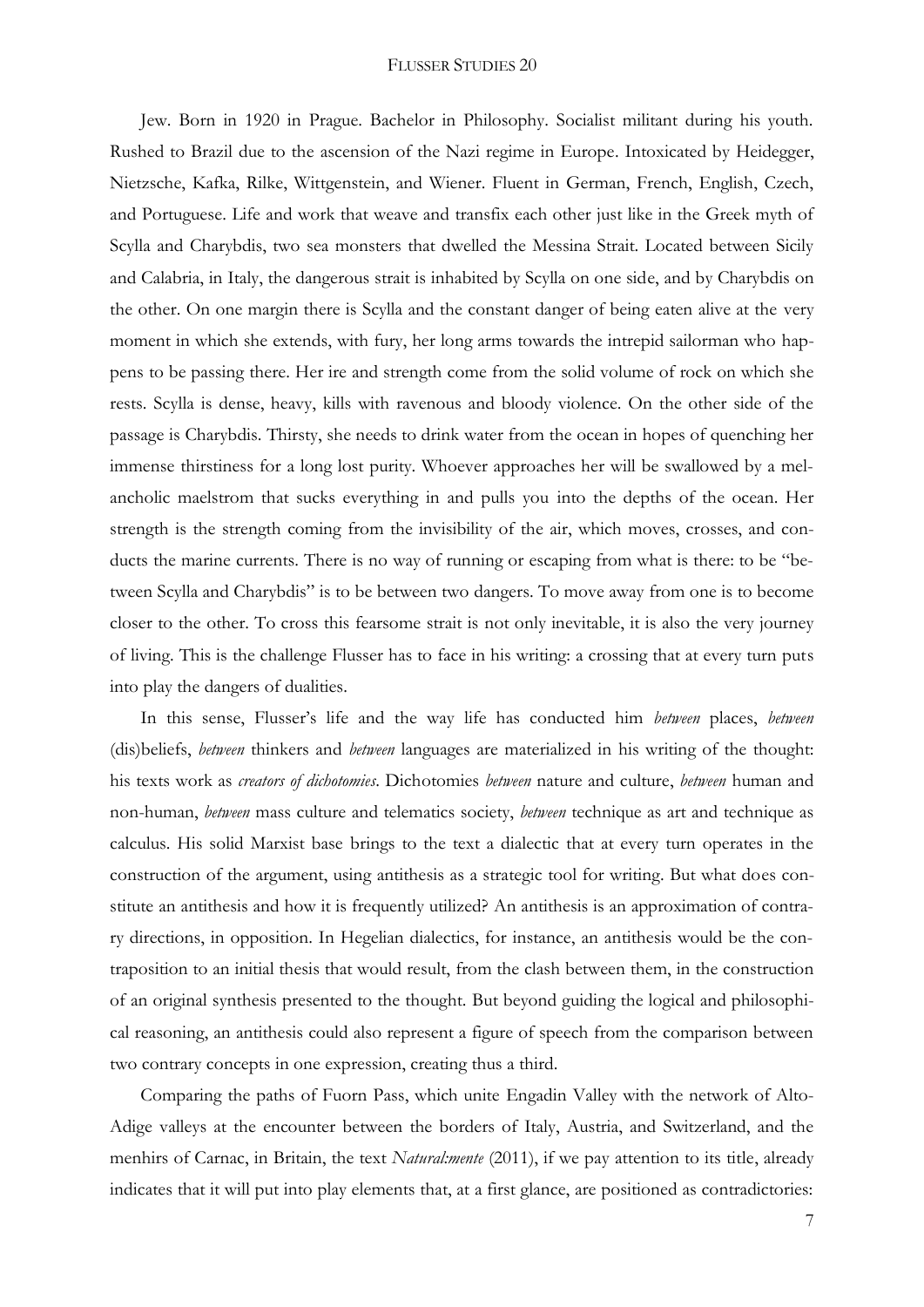nature and culture. How to differentiate between the ballasts that historically unite them? What would a work of nature and a work of culture be? This logical exercise of thought that faces dialectic thesis and antithesis is also present as procedure in the work of philosophical fiction *Vampyroteuthis infernalis*. In it, Flusser and Bec (2011) create an imaginative exercise that aims to, verging the dichotomies that separate and approximate humans and the rare species of octopus from the *Vampyroteuthis infernalis* genus, mirror the human existence using the perspective of this animal, which lives where we die and that dies precisely where we are allowed to live. A twisted mirror (BERNARDO, 2011). If one brings to the other the living image of its 'hell', of its annihilation, how, from this improbable encounter, can emerge a 'sky' that resists, a living that imposes itself, a permanence even if among the chaos?

Thus, after a first moment that differentiates and, just like a collector, seems to separate organic from non-organic trash, Flusser begins his crossing between Charybdis and Scylla and dives *between* the abysses that break up nature and culture, human and *Vampyroteuthis*, aiming at reuniting them later. It is time to recycle. The anguish of the writing is embodied in the words. After all, to unify what insists in disintegrating requires a mental and emotional effort characteristic of true artists. The art of the textual score unfolds in such a way that, here, a new stage of his writing begins. A stage in which the dichotomies that engaged in that dialectic dance are now perceived not as antithetical stances, but as paradoxical ones. There are no more dualities, only simultaneities. Comparisons between thesis and antithesis, nature and culture, human and nonhuman, mass culture and telematics society, technique as art and technique as calculus are diluted as they stablish themselves as immanent. This happens because, if the antithesis produces, through the clash between two opposing spheres, a synthesis liable of having existence in the real, with the paradox, we have the image of absurd. In it, there is not a comparison by contrast anymore, but an internal relation of contraries that allows for the sweet to be at the same time salty, for the rich to be at the same time poor, for the light to be at the same time heavy, for the immaculate to contain the evil:

> "Therefore, anti-natural ways are not necessarily products of a more 'evolved' art and culture is not necessarily anti-nature."

> > (Flusser 2011: 15).

"We are, both of us, variations of the same game played with the little stones of genetic information that programs all life on Earth. The same fundamental structure informs our two bodies. Its metabolism is ours. It occupies one of the tips of the phylogenetic tree of which we occupy the other tip. Our common ancestors dominated the primordial beaches for millions and millions of years.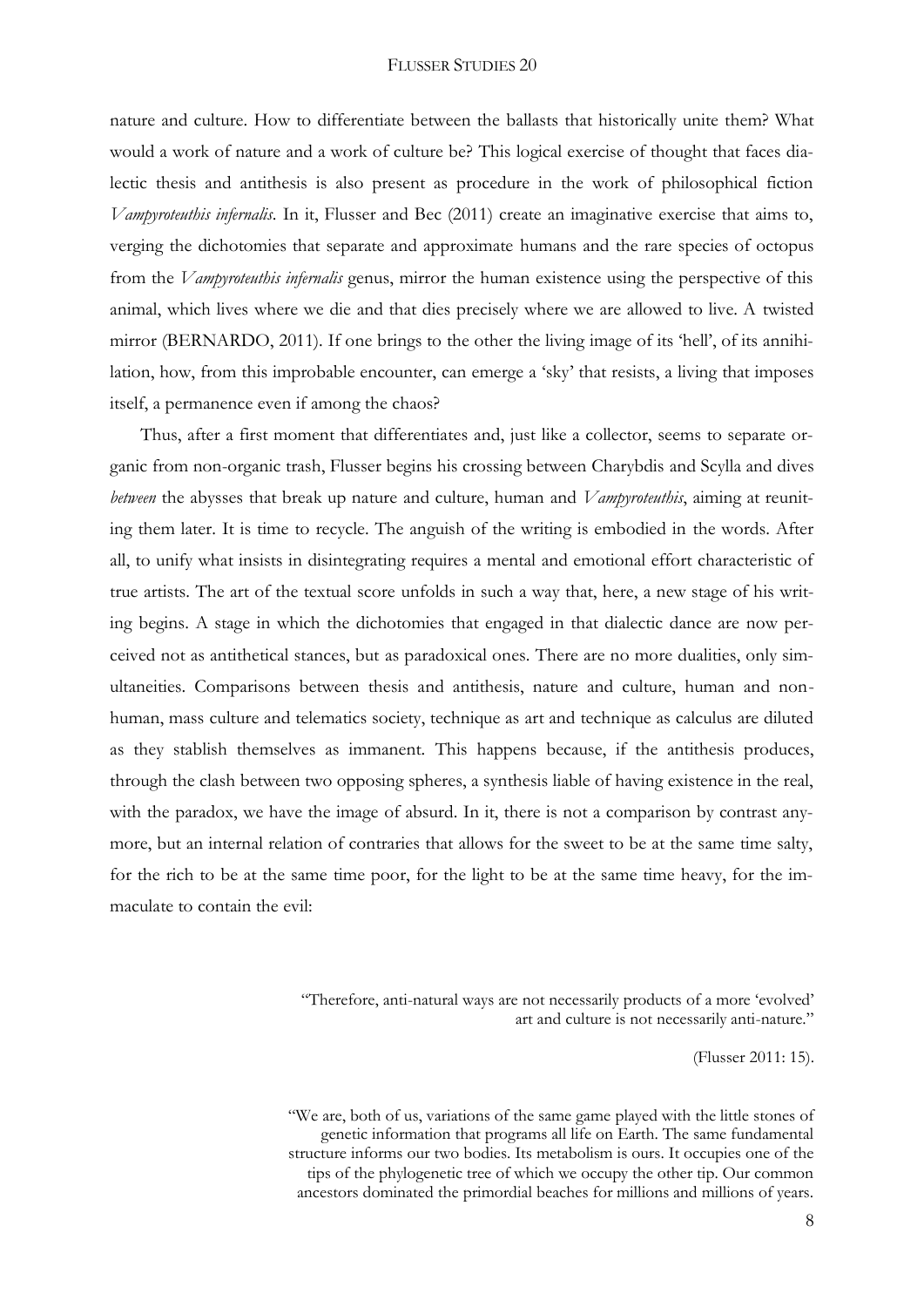We got separated from them relatively late, when life divided itself into two branches to conquer dry land and the depths of the oceans. Our two destinies are co-implicated. Our two memories house the same date in their deep layers. We can recognize in it part of our own being-in-the-world."

(Flusser e Bec 2011b: 14).

Melted into one, the dichotomies cease. It is against this panorama that we can observe the emergence of a paradoxical thought-writing. A making that has in the dissolution of contradictories the condition of its own constitution: nature and culture, human and *Vampyroteuthis* now unify and integrate themselves into a paradox, something that necessarily stems from the one. It is in play a logic that unites everything, even the most improbable, in an inseparable unity. Different from the antithesis, which always is in a comparative relation to another instance of opposition, the paradox is established in the immanent, gathering in itself contradictions that, at a first glance, seem to be irreconcilable. To unify. Not even Flusser escaped from the mysteries of the romantic thought: amidst the dynamic fragmentation of living, universals that long for the overcoming of the dualities that constitute ourselves still resonate. It is from this visceral bonding with the world that transcending the human condition in favor of the creation of a total work of art becomes possible. Life as art, art as life. An art that could be, at the same time, life, a living that could be, simultaneously, scientific, a science that could be, concomitantly, fiction. Limits. If in this second methodological step, distinctions are promptly demarcated, this procedure, at the end, it is nothing but a didactic exercise that aims to, beyond the creation of oppositions, flake off the paradoxical existence of those who inhabit this complexity contemporaneity.

### **An aesthetic of writing as an aesthetic of existence**

Finally, we have reached the third element that closes the cycle of this methodological trinity. If in the academic writing, especially in the so-called "Humanities", the method is currently understood as something that is *applied* to a certain empirical *corpus* aiming at, from there, obtaining analytical conclusions, in Flusser's writing the methodological role emerges in a different fashion: the method is above all else something that is *lived*. As it occurs with the cartographic method, "the challenge is to perform a reversion in the traditional meaning of method – no longer a walk to reach pre-fixed goals (*metá-hodos*), but the rule of a walking that delineates, in the course, its goals" (Passos & Barros 2010: 17). To comprehend is not enough, it is necessary to experience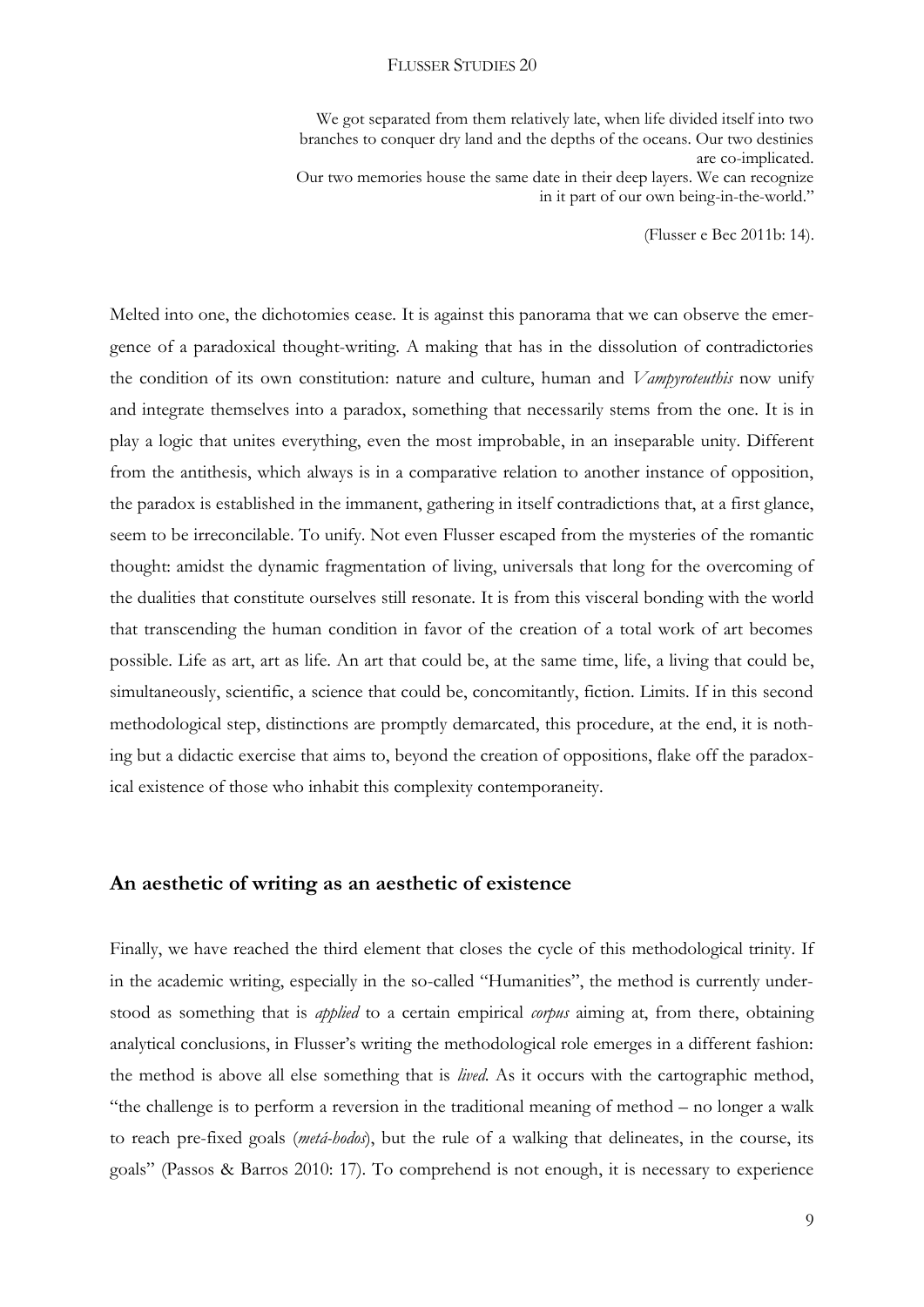the path. Through an essayistic course that is eminently non-objective, non-generalizable, and non-evident, Flusser undermines the foundations of the Cartesian structure since his truth does not aim to prove, but to dialogue with the improbable, with the other, with the singularity of the reader who receives him. Flusser transformed his writing into his own method and transformed his method into an incarnated testimony of his life, of his truth: he was a parrhesiast in all dimensions of the word.

Entitled *The courage of truth* (2011), the last course taught by Foucault, in 1984, emphasizes the problem of the courage of truth or parrhesia. In order for parrhesia to exist, it is necessary for the truth to be thought and also said, thus creating a relation of congruency between thinking and saying that, thanks to what is said, requires a certain amount of courage since the relationship with the other – and consequently with yourself – is put at risk. In general terms, the practice of parrhesia is analyzed by Foucault in its three forms: the first would be the political bravery or boldness, which consists in saying something different from what the Assembly thinks, thus putting your own life at risk; the second would be the Socratic irony, which aims at making people say things and then make them recognize that what they think they know, they actually do not know, thus introducing a form of truth that will lead them to take better care of themselves; the third would be the Cynic scandal and its constant refusal of the morally accepted principles, risking life not by just saying what is true, but also by the way in which one lives and exposes oneself to life while truth.

In this sense, Flusser was very courageous. Going down the threads that permeate his thought and, through the distressful question "who am I?" (Flusser 2002: 198), he transposed the barriers of the incommunicable when he took the word as the exteriority that gives shapes and materializes its own living. Through his writing, Flusser created an aesthetic of existence. An aesthetic, that is, a field of experimentation for the subjectivity where art is perceived as an expression of the forms of resistance and creation. This dimension refers itself, thus, to the values which constitute our actions in the world (the way we conduct ourselves and inhabit the world) and the permanent recreation of our own existence as a work of art. The act of transforming yourself becomes a path for which there is no return: to live is also to carve yourself through voluntary practices in which the living "not only create rules of conduct, but also aim at transforming and modifying themselves in their singular being and to make of their lives a work that could be the carrier of certain aesthetic values and that answers to certain criteria of style" (Foucault 2010c: 17-18). And why changing yourself is so important? Why does this urge to change never stop?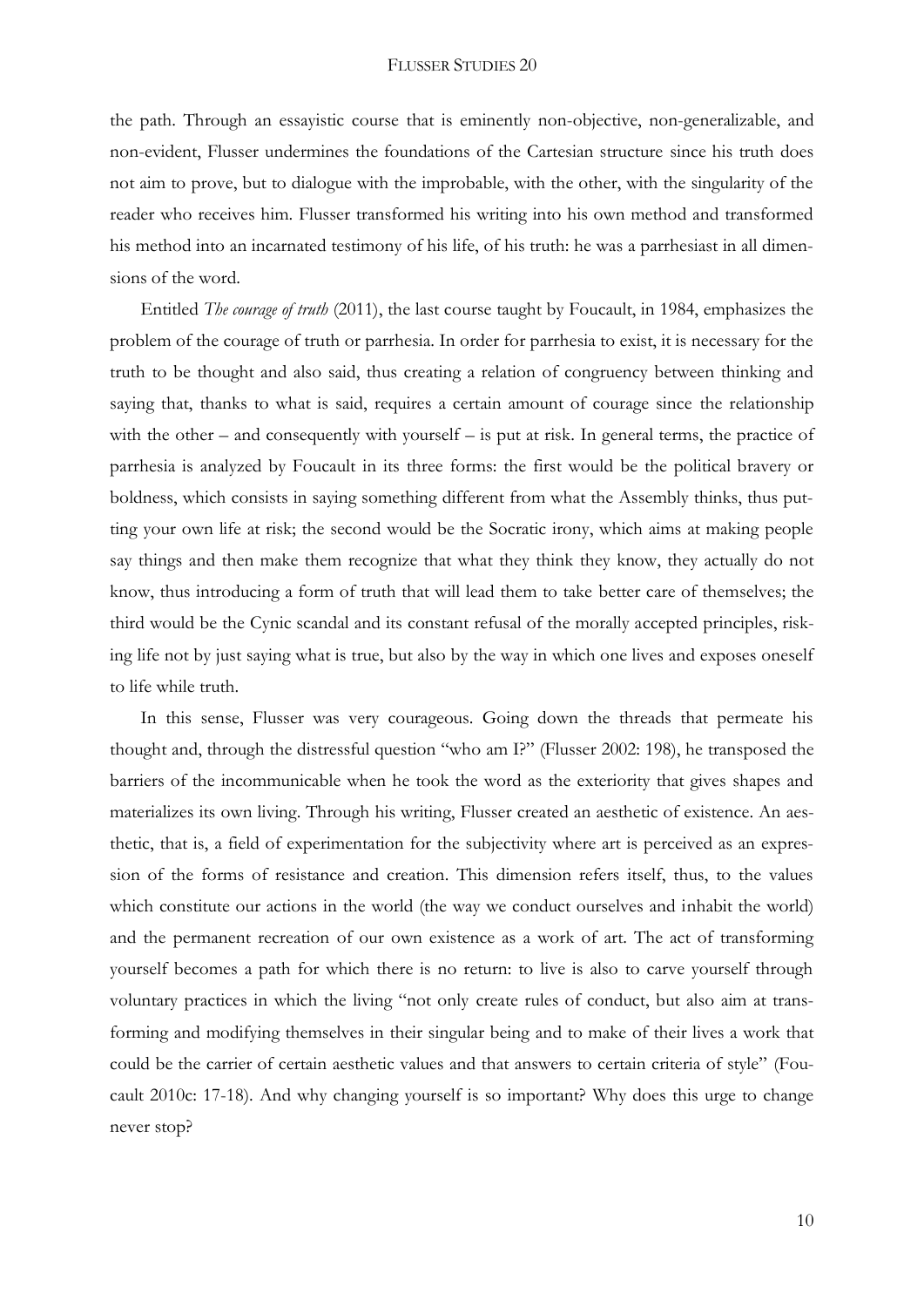"To live is to accept oneself in order to chance oneself. He who does not assumes himself does not live his own life, but the life of people. He who assumes himself and accepts himself without at least trying to change does not live actively, but just functions in the function of what determines him. Because the attempt to change myself implies the attempt to change the surroundings in which I find myself. In short, to live is to discover who I am and to try and start from there in order to 'be better' (or 'more'), thus changing not merely oneself but also the world" (Flusser 2002: 197).

Changing yourself is a process that implies carrying along the environment that surrounds you. If I change, the world around me changes as well. From the individual to the social, the search for your own transformation creates meaning because, from it, the world in which we are immersed collapses in order for something new and unexpected to appear. It is necessary *poiesis* to change. To create your own self as a work of art requires a courage to dive into the emptiness, into the incompleteness of oneself that, through the openness to the other and the environment, makes the transformation possible. It is in the territory of the sensitive that the tiny movements of deautomatization of living that put ourselves in check germinate: *what is your vital course to create potency, difference?* In a direct tone, Flusser's texts prophesize because they poetize. They invent possible scenarios via a writing that allows a fictionalization of philosophy precisely because the living is nothing but a constant exercise of fabulation. Asystematic? Perhaps. But if that is the case, this is a productive asystematicity that carries in itself a positivity: contrary to a mere neglect or perdition, it is through this awake disorientation (Flusser 1998) that Flusser overthrows automatisms and constitutes himself as his own mold. It is in this writing as handicraft that he made and reinvented himself existentially through the production of the word: " I love language. I love its beauty, its richness, its mystery, and its charm. I am truly myself only when I speak or write or read or when it murmurs within myself to be articulated. But also because it is symbolic form, the dwelling of being that veils and reveals, the channel that links me to others, the field of immortality aere perennius, the matter and instrument of art. It is my repertoire and my structure, the game I play, the model of all my models. It is open and opens up the unutterable. It is my commitment, in it I become real, and through it I float toward its horizon and its foundation, which is the silence of the unspeakable. It is the form of my religiosity. And possibly the form of my perdition (Flusser 2002: 201).

If words were just words… an injunction of letters that creates something semantically comprehensible to the alphabetized of a particular territorial region. If a text was only a writing... a

\*\*\*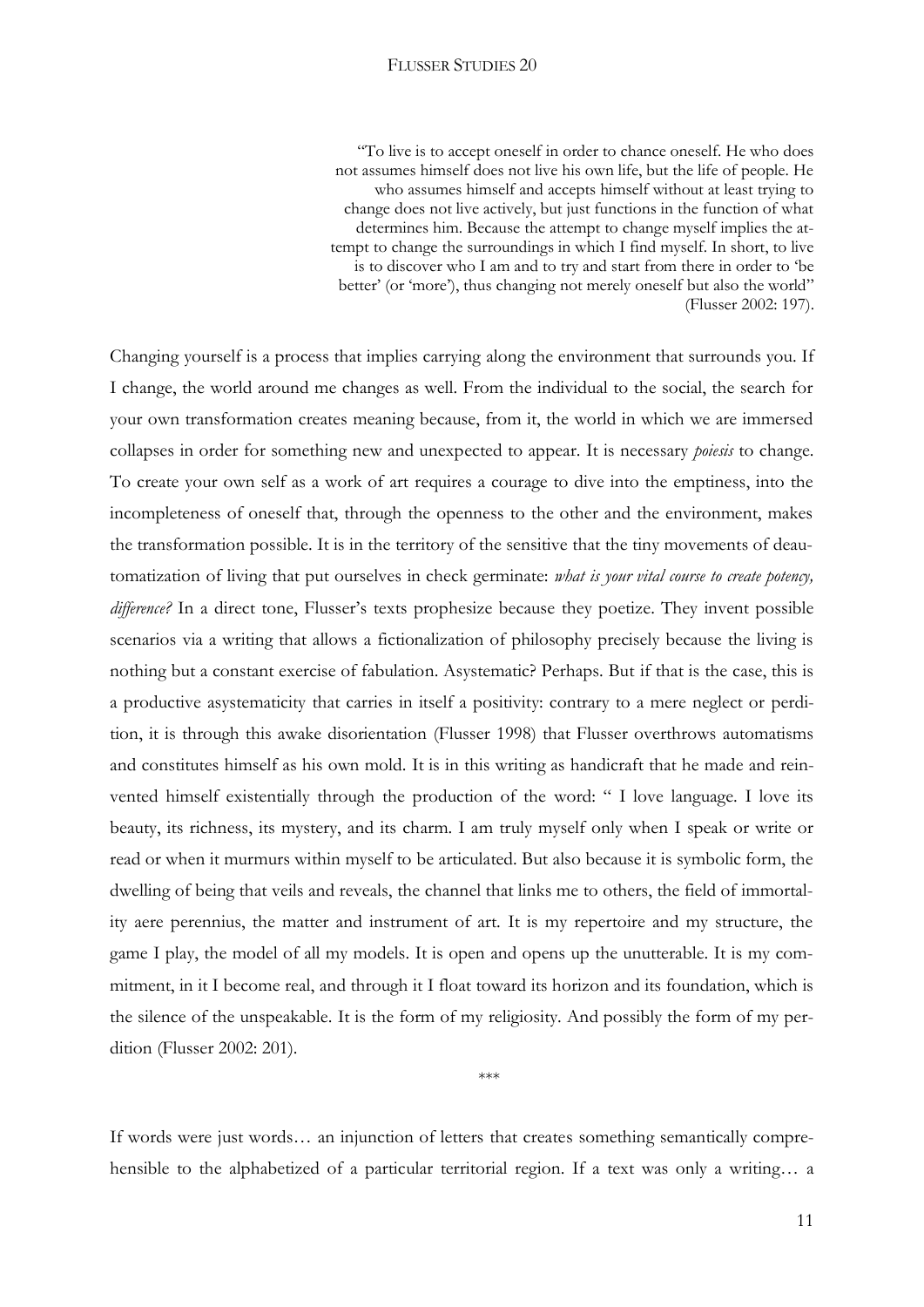group of letters, words, and phrases that organize a beginning, a middle, and an end in the physical holders of matter. If reading was only a read… a linearity of phrases that are collected by the vision and transformed into images, codified and decoded, emitted and received. But no. There is in words, texts, and readings, this "little something", which can emerge when words go beyond their function as linguistic unities, when texts go beyond their use as recorders of words, and when readings can be more than a cluster of data to be cognitively assimilated. And it is in this sense that Vilém Flusser created a quite peculiar relation of method and of writing: at the same time in which he denotes, essays; in which he describes, poetizes; in which he registers, fictionalizes; in which he diagnoses, prophesizes. At the same time he writes, experiences. An aesthetic of existence that invents itself using the art of writing. To the sensitives, it is necessary more than just understanding: it is necessary to be affected. From inside, infiltrating the solemn universe of academic rituals, Flusser established in his writing a kind of method that injects, in little homeopathic doses, the elixir of anti-academicism. That these cracks and crevices serve us and guide us like a lighthouse amidst the grey and institutionalized scenario of knowing.

Amen!

## **Referências**

- Bernardo, Gustavo (2011). Um espelho retorcido. In: V. Flusser; L. Bec, Vampyroteuthis infernalis. São Paulo: Annablume.
- Descartes, René (1979). Discurso do método; Meditações; Objeções e respostas; As paixões da alma; Cartas; introdução de Gilles-Gaston Granger; prefácio e notas de Gerard Lebrun; tradução de J. Guinsburg e Bento Prado Júnior. 2. ed. São Paulo: Abril Cultural.

Feyerabend, Paul K (2007). Contra o método. São Paulo: Editora UNESP.

Flusser, Vilém; Bec, Louis (2011). Vampyroteuthis infernalis. São Paulo: Annablume.

- Flusser, Vilém (2012). Seres de outro mundo. In: Felinto, Erick, Santaella, Lúcia. O explorador de abismos: Vilém Flusser e o pós-humanismo. São Paulo: Paulus.
- Flusser, Vilém (1976). Como Filosofar em Cultura de Massa? In: Revista Brasileira deFilosofia.
- Flusser, Vilém (s/d). No Além das Máquinas. Texto inédito preservado no Flusser Archiv.
- Flusser, Vilém (2010). A Escrita: Há futuro para a escrita? Trad. do alemão por Murilo J da Costa. São Paulo: Annablume.
- Flusser, Vilém (2002). In Search of Meaning (Philosophical Self-portrait). In: Writings. Andreas Ströhl (Org.). Trad. Erik Eisel. Minneapolis: University of Minnesota Press.
- Flusser, Vilém (2011). Natural:mente: vários acessos ao significado de natureza. São Paulo: Annablume.